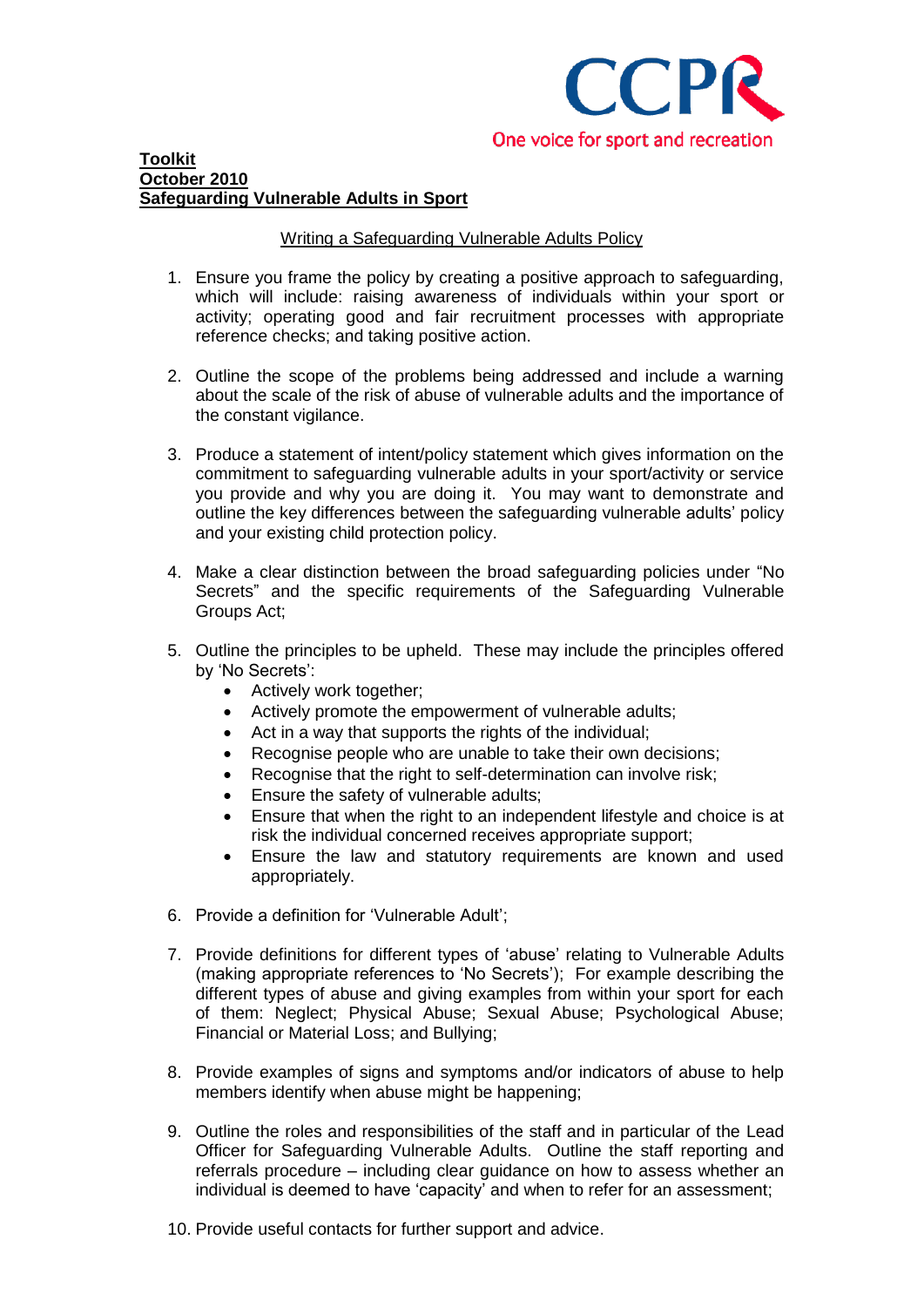

### **Toolkit October 2010 Safeguarding Vulnerable Adults in Sport**

# Creating a Reporting and Referrals Process

One important difference between safeguarding adults and safeguarding children relates to the adult"s right to self-determination.

*Adults may choose not to act at all to protect themselves and only in extreme circumstances will the law intervene.* 

This can make safeguarding vulnerable adults a more complex task because you are not solely focussed on creating an appropriate process and system to safeguard; but you also need to take into account creating a culture which embraces vulnerable adults and informs them and consults them on decisions. This involves imbedding a safeguarding vulnerable adults' policy across your sport or activity and educating and training people in your membership to support vulnerable adults appropriately.

An appropriate referral model should be developed which offers direction to people in your membership on when they are able to contact statutory agencies and what their role in the process is. It is important to remember that it is not the responsibility of anyone in your membership to interview or investigate if they have a concern about abuse.

Once you have defined your internal referral processes you will need to include a process for referring information for investigating to the local statutory agencies. An example is offered below:

A rider with cerebral palsy attends a riding club with her own care assistant. One week at the club a fellow rider notices that the care assistant is being abusive towards the rider and the rider appears to be harmed by this action.

An appropriate system or process for the fellow rider to follow in this circumstance may include:

- 1. Deciding if medical treatment is required;
- 2. Deciding if an offence has been committed which needs to be reported to the police;
- 3. Collecting appropriate information;
- 4. Making a written record of the concern;
- 5. Alerting the appropriate safeguarding officer or following the internal procedures for reporting this concern.

An appropriate system or process for the safeguarding officer to follow in this circumstance may include:

- 1. Checking the actions outlined above by the fellow rider have been carried out;
- 2. Gathering further information;
- 3. Checking whether the rider is known to have capacity (and therefore determining who needs to be involved in decisions and communications);
- 4. Ensuring that the balance is correct between listening to the vulnerable adult"s wishes and confidentially referring information where others may be at risk.
- 5. Informing the vulnerable adult about the outcome of any process.